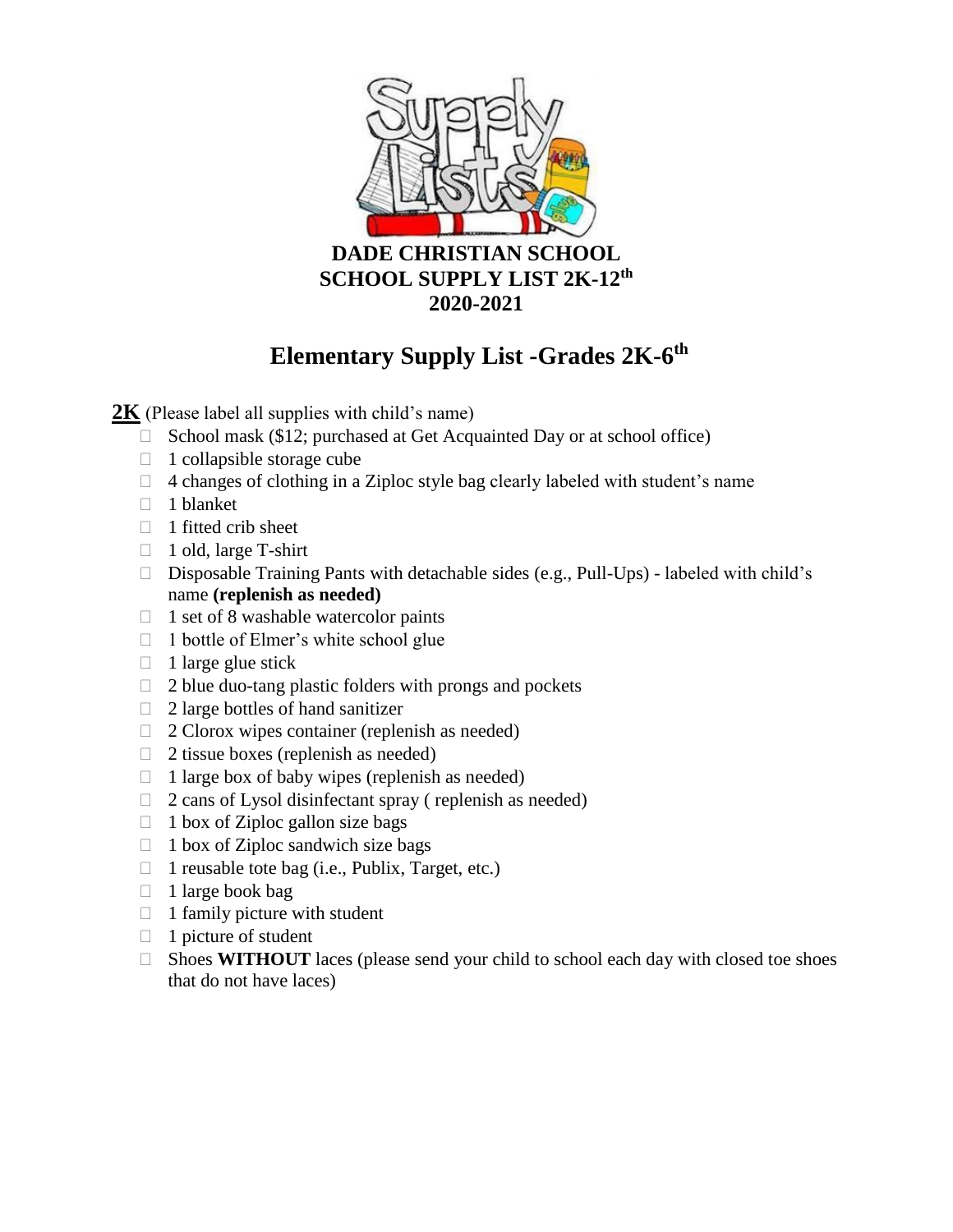**3K** (Please label all supplies with child's name)

- □ Portable clear desk barrier and school mask (\$30; purchased at Get Acquainted Day or at school office)
- $\Box$  1 collapsible storage cube
- □ 1 blanket
- $\Box$  1 fitted crib sheet
- $\Box$  1 large bottle of Elmer's white glue (4 oz.)
- $\Box$  2 large glue sticks
- 1 package of watercolor **paints** (8-count)
- 2 blue **plastic** duo-tang folders **with prongs and pockets**
- $\Box$  1 large book bag (big enough for lunch box, jacket/sweater, folder & change of clothing)
- $\Box$  1 reusable tote bag (i.e., Publix, Target, etc.)
- $\Box$  1 box of sandwich bags
- $\Box$  2 large bottles of hand sanitizer
- $\Box$  2 Clorox wipes containers
- $\Box$  2 tissue boxes
- $\Box$  2 boxes of wipes
- $\Box$  3 boxes of flushable wipes
- $\Box$  1 can of Lysol disinfectant spray
- $\Box$  1 XXL Ziploc bag (28"-30" large enough to hold sleeping mat)

**4K** (Please label all supplies with child's name)

- $\Box$  Portable clear desk barrier and school mask (\$30; purchased at Get Acquainted Day or at school office)
- $\Box$  1 collapsible storage cube
- $\Box$  1 blanket
- $\Box$  1 fitted crib sheet
- $\Box$  2 boxes of 24 count Crayola crayons
- 1 medium bottle of Elmer's **Gel** glue
- 2 packages of Crayola watercolor **paints**
- 2 red **plastic** duo-tang folders **with prongs and pockets**
- $\Box$  1 box of Ziploc sandwich size bags
- $\Box$  1 box of Ziploc gallon size bags
- $\Box$  1 large book bag (big enough for lunch box, jacket/sweater, folder & change of clothing)
- $\Box$  1 reusable tote bag (i.e. Publix, Target, etc.)
- $\Box$  2 large bottles of hand sanitizer
- $\Box$  2 Clorox wipes containers
- $\Box$  2 tissue boxes
- $\Box$  2 boxes of flushable wipes
- $\Box$  1 XXL Ziploc bag (28"-30"– large enough to hold sleeping mat)
- $\Box$  1 can of Lysol disinfectant spray (lavender/early morning breeze scent preferred)
- $\Box$  1 box Crayola twistable crayons primary colors (8 count)
- $\Box$  1 foldable cube box
- 1 package of **Ticonderoga Beginners #2 Pencils (NO erasers)**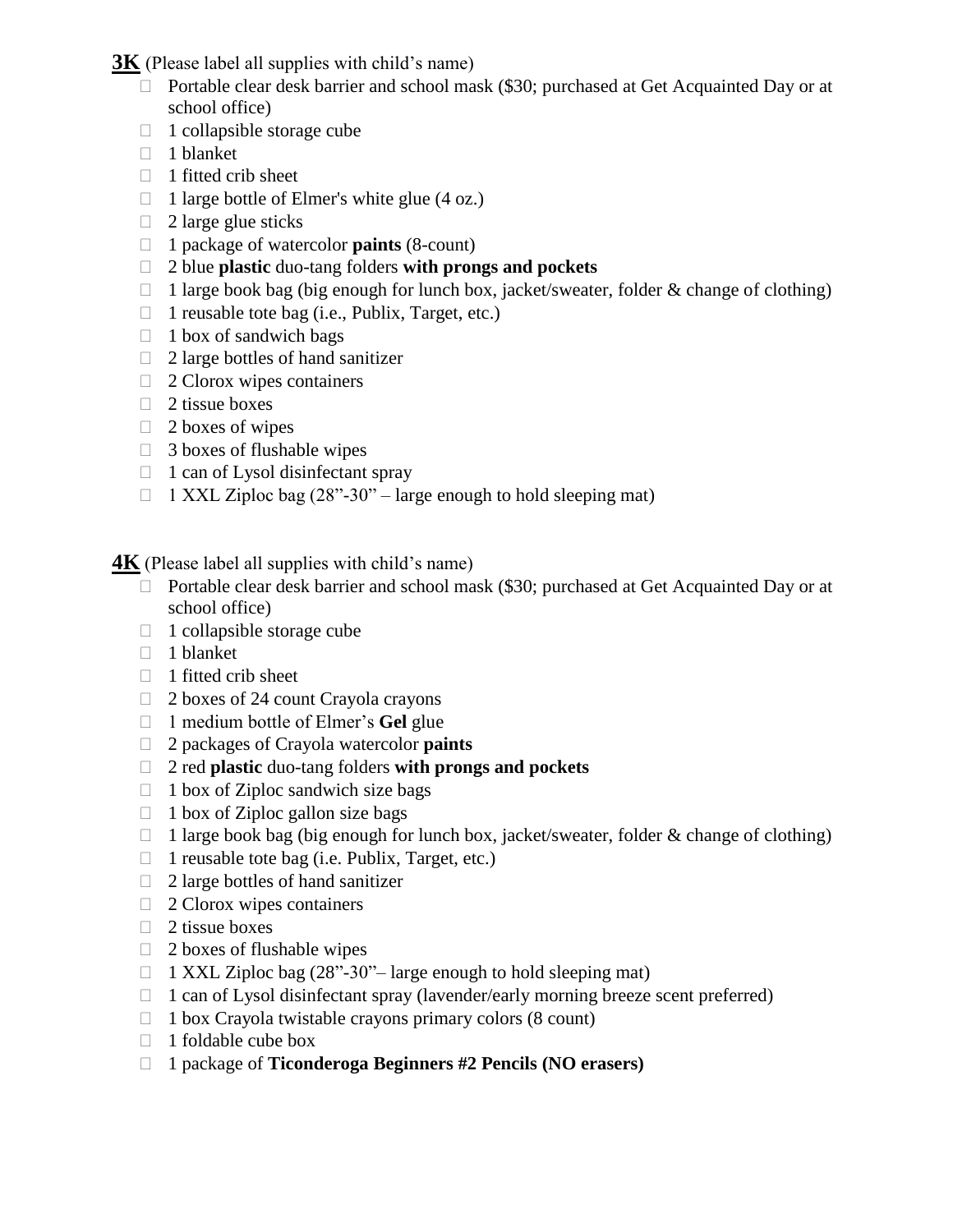**5K** (Please label all supplies with child's name)

- □ Portable clear desk barrier and school mask (\$30; purchased at Get Acquainted Day or at school office)
- 1 DARK BLUE collapsible storage cube
- $\Box$  1 red, plastic school box for pencils and markers
- 1 composition book, K-2, 100 sheets, **baseline ruled**
- 1 dozen **sharpened** pencils #2 (no designs)
- $\Box$  1 package of Expo dry erase markers (broad tip) with eraser
- 2 red **plastic** duo-tang folders **with prongs and pockets**
- $\Box$  1 small glue stick (washable)
- $\Box$  1 large glue stick
- $\Box$  1 large book bag (big enough for lunch box, jacket/sweater & folder)
- $\Box$  1 box of Ziploc quart bags
- $\Box$  1 box of Ziploc gallon bags
- 2 large bottles of hand sanitizer bottle
- $\Box$  3 Clorox wipes containers
- $\Box$  2 tissue boxes
- $\Box$  1 can of Lysol disinfectant spray
- $\Box$  1 scissor child-sized (round tip/not plastic)
- 1 4-pack of **Ticonderoga My First Pencils Wood Case #2**
- 2 boxes of **twistable** Crayola crayons (12 count)
- 2 boxes of Crayola markers in **primary colors** (10 count)
- □ **Art**: 1 watercolor set and 1 box of Crayola crayons
- **Library**: 1 tissue box
- **Computers**: 1 Clorox wipe container

# **1 st Grade**

- □ Portable clear desk barrier and school mask (\$30; purchased at Get Acquainted Day or at school office)
- $\Box$  1 DARK BLUE collapsible storage cube
- $\Box$  2 zippered bags for school supplies (cloth preferred)
- 2 packages of **sharpened** No. 2 pencils (min. 12-count)
- $\Box$  3 large, white Magic Rub eraser
- 2 boxes of Crayola Crayons or **Twistables** (12-count per box)
- $\Box$  2 boxes of Crayola markers (washable; 8-pack broad tip; primary colors)
- $\Box$  1 large glue stick
- $\Box$  4 yellow highlighters
- $\Box$  1 scissor child-sized (round tip/not plastic)
- $\Box$  12 inch plastic ruler (inches and centimeters)
- $\Box$  1 pack of 4 Expo Dry Erase Marker kits thick markers with eraser
- **Personal dry erase board**
- □ Bible **(New King James Version**; no picture Bibles; labeled with student's name)
- **3 Composition Notebooks**
- $\Box$  1 large book bag (please put student's full name on book bag)
- 2 **plastic** duo-tang folders **with prongs and pockets** (1 re
- $\Box$  1 box of Ziploc quart bags (25-count)
- $\Box$  1 box of Ziploc gallon size bags (25-count)
- $\Box$  2 bottles of hand sanitizer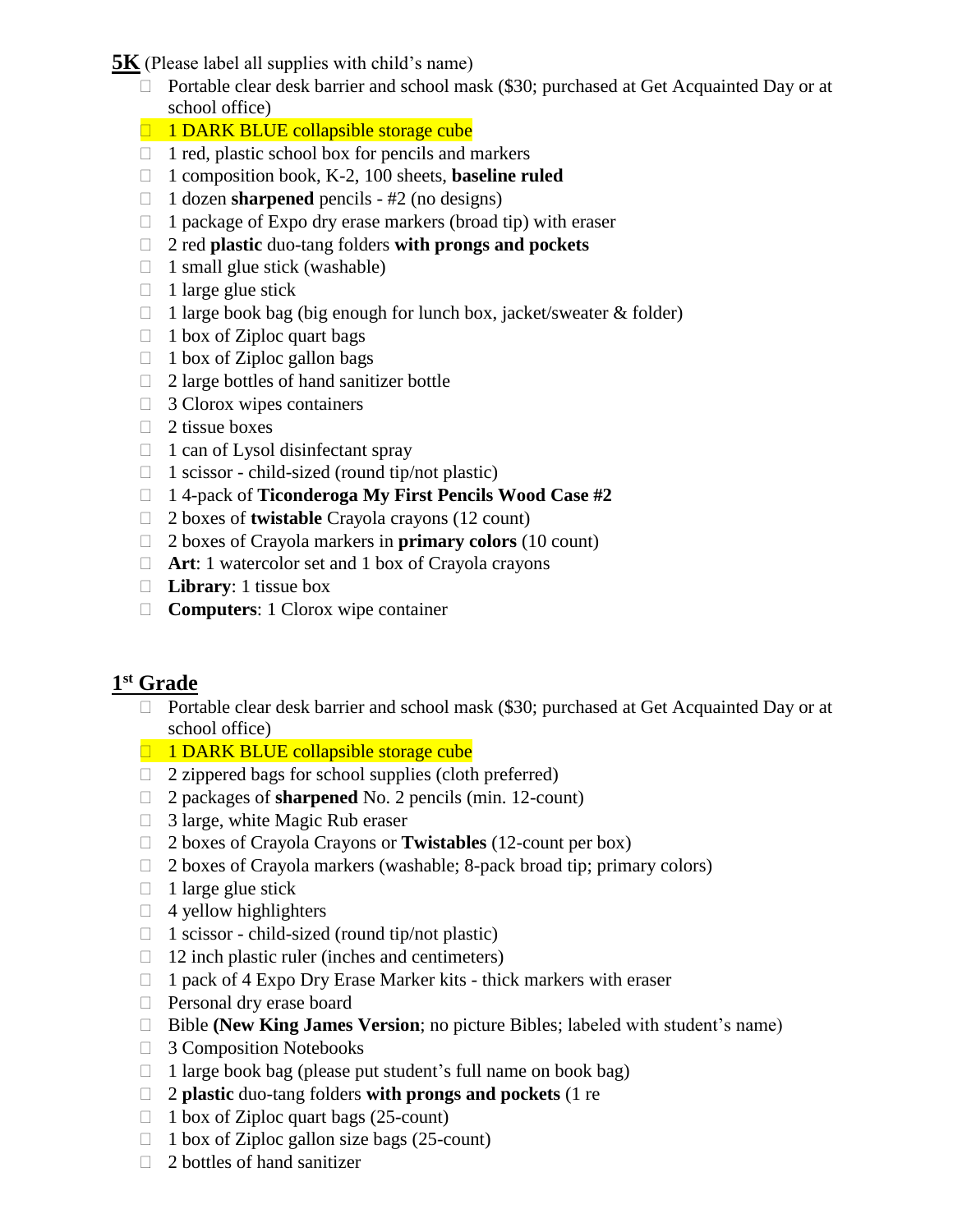- $\Box$  2 Clorox wipes containers
- $\Box$  2 cans of Lysol spray
- $\Box$  2 tissue boxes
- $\Box$  1 large box of baby wipes
- **Art**: 1 watercolor set, 1 bottle of hand sanitizer
- **Library**: 1 bottle of hand sanitizer
- **PE**: 1 bottle of hand sanitizer

(No toy erasers, mechanical pencils, pencil sharpeners, pencil grips, extra notebooks, or Trapper Keepers)

#### **2 nd Grade**

- □ Portable clear desk barrier and school mask (\$30; purchased at Get Acquainted Day or at school office)
- $\Box$  1 BLACK collapsible storage cube
- 3 packages of **sharpened** No. 2 pencils (minimum of 24)
- $\Box$  3 large, white Magic Rub Erasers
- 2 packages of **wide ruled** notebook paper (minimum 300 sheets)
- $\Box$  1 package of Expo dry erase markers-broad tip with eraser (8-count)
- $\Box$  1 box of Crayola crayons (maximum of 24)
- $\Box$  1 box of Crayola markers (washable; 8-pack)
- 1 package of **twistable** Crayola colored pencils (12-count)
- $\Box$  2 large glue sticks
- $\Box$  1 scissor (age 7+; pointed tip; not plastic)
- $\Box$  12 inch ruler (inches and centimeters)
- $\Box$  2 zippered bags for school supplies (cloth preferred; no school boxes)
- 3 **plastic** duo-tang folders **with pockets & prongs**: 1 red, 2 yellow
- $\Box$  5 Composition notebooks of different colors of your choice
- □ Bible (**New King James Version**; no picture bibles)
- $\Box$  1 large book bag (school style backpack or book bag with wheels no luggage)
- $\Box$  2 Clorox wipes containers
- $\Box$  3 tissue boxes
- $\Box$  2 highlighters
- **Computers**: 1 box of tissues
- **Art**: 1 watercolor set and 1 box of Crayola markers
- **Library**: 1 box of baby wipes
- **PE**: 1 can of Lysol spray

(No toy erasers, mechanical pencils, pencil sharpeners, pencil grips, extra notebooks, or Trapper Keepers)

### **3 rd Grade**

- □ Portable clear desk barrier and school mask (\$30; purchased at Get Acquainted Day or at school office)
- $\Box$  1 RED collapsible storage cube
- 3 packages of **sharpened** No. 2 pencils (minimum of 24)
- □ 3 large, white Magic Rub erasers or Pink Pearl erasers
- $\Box$  1 box Crayola crayons (maximum of 48)
- 1 package Crayola colored pencils (12-count)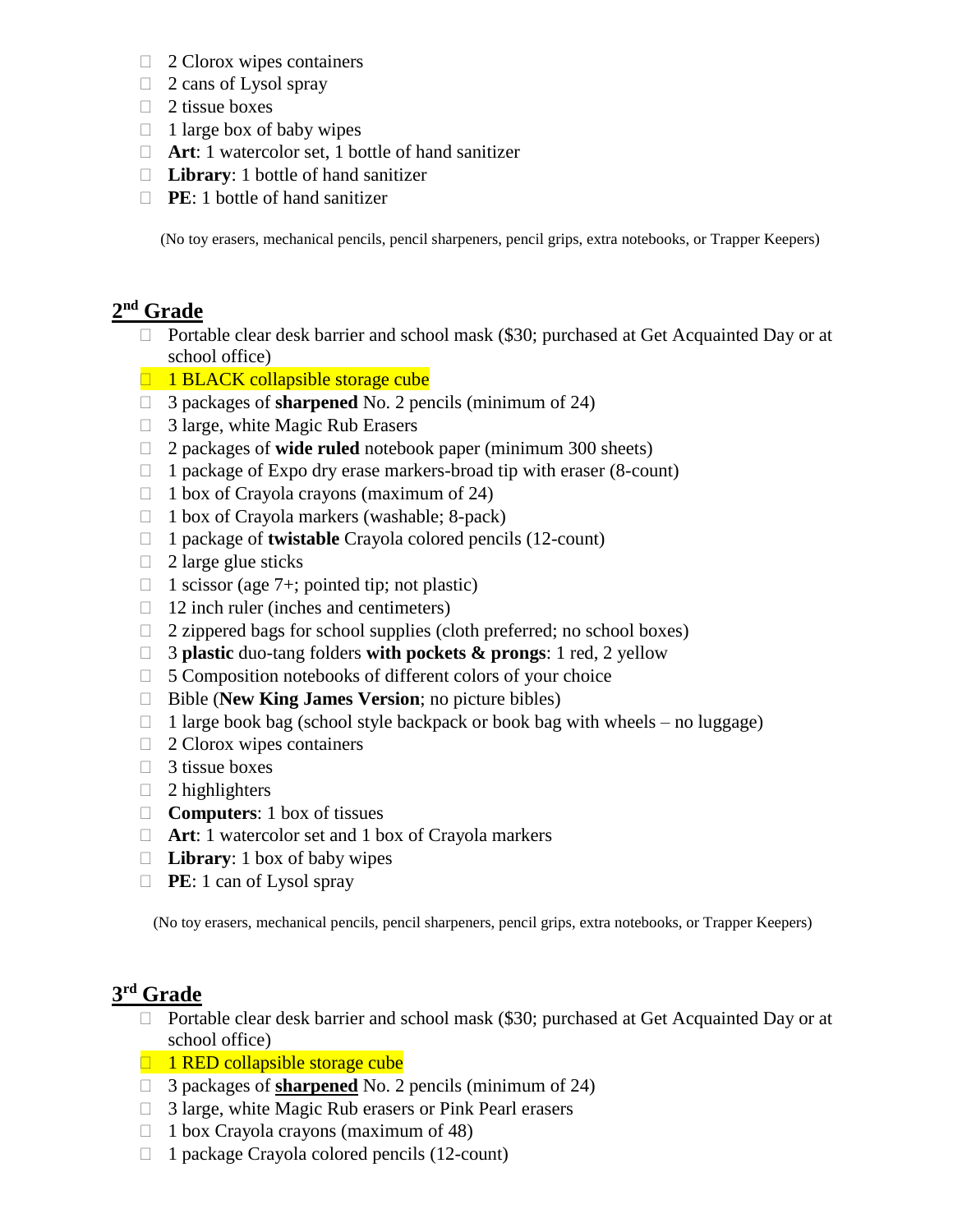- $\Box$  1 package Crayola markers (washable, 8-pack)
- $\Box$  1 package Dry Erase markers with eraser (4-count; any color)
- $\Box$  1 scissor (age 8+ with pointed tip)
- $\Box$  12 inch ruler (inches and centimeters)
- $\Box$  2 zippered bags for school supplies (2 different colors, cloth preferred; no school boxes)
- 3 packages of 300 sheets of **wide ruled** notebook paper
- 6 **plastic** duo-tang folders **with pockets and prongs**: 2 red, 1 green, 1 yellow, 1 purple and 1 blue

\*Please pre-fill with 30 sheets each of wide ruled notebook paper and send leftover paper to school)

- Bible (**New King James Version**; no picture Bibles)
- $\Box$  1 large book bag (school style back pack or book bag with wheels no luggage)
- $\Box$  4 tissue boxes
- $\Box$  1 box of Ziploc sandwich size bags (25-count)
- $\Box$  3 large glue sticks
- □ **Computers:** 1 box of tissue
- □ **Art:** 1 watercolor set and 1 box of Crayola markers
- □ **Music:** Recorder (to be purchased at school for \$10; please pay the cashier)

(No toy erasers, mechanical pencils, pencil sharpeners, pencil grips, extra notebooks, or Trapper Keepers)

### **4 th Grade**

- $\Box$  Portable clear desk barrier and school mask (\$30; purchased at Get Acquainted Day or at school office)
- $\Box$  1 BLACK collapsible storage cube
- 2 packages of **sharpened** pencils (minimum of 18)
- $\Box$  1 package of Crayola markers (12-count)
- $\Box$  1 package of Crayola crayons (24-count)
- $\Box$  1 package of Crayola colored pencils (12-count)
- $\Box$  1 scissor (with pointed tip)
- $\Box$  12 inch plastic ruler (inches and centimeters)
- $\Box$  2 large zippered bags for supplies (2 colors, cloth preferred; no school boxes)
- 2 packs (150 sheets each) of **wide ruled** notebook paper (no colored paper)
- □ Bible (**New King James Version**; no picture Bibles)
- $\Box$  Book bag (school style backpack or book bag with wheels no luggage)
- $\Box$  6 wide-ruled composition notebooks
- $\Box$  1.5 inch binder with pockets and six dividers
- $\Box$  1 large bottle of hand sanitizer
- $\Box$  3 Clorox wipes containers
- $\Box$  4 tissue boxes
- □ **Art**: 1 watercolor set and 1 box of Crayola markers
- □ **Band**: instrument (if band chosen, information provided through band director; student will purchase/rent instrument)
- **PE: 1 bottle of hand sanitizer**
- □ **Computers:** 1 Clorox wipe container

(No toy erasers, mechanical pencils, pencil sharpeners, pencil grips, extra notebooks, or Trapper Keepers)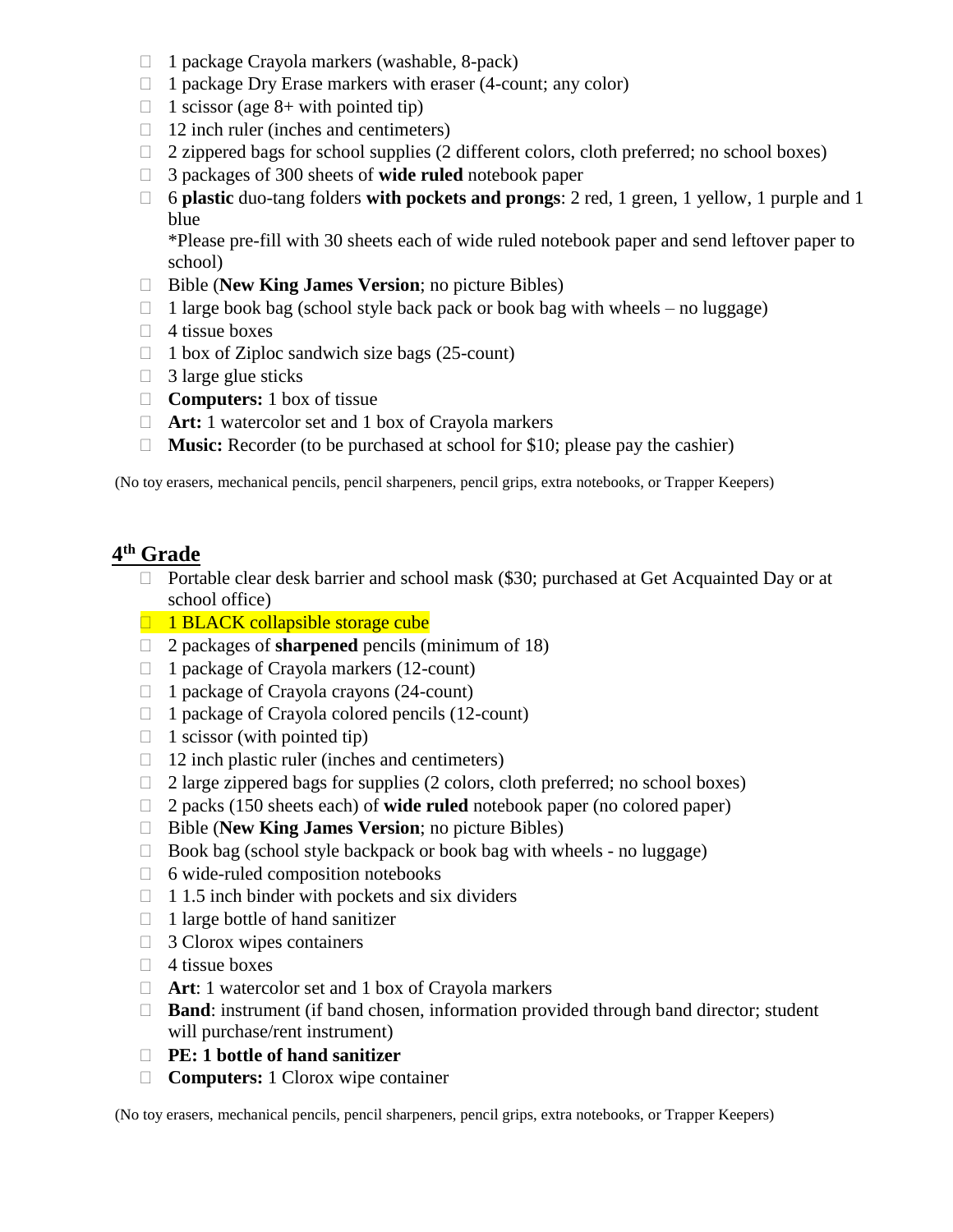## **5 th Grade**

- □ Portable clear desk barrier and school mask (\$30; purchased at Get Acquainted Day or at school office)
- $\Box$  1 BLACK collapsible storage cube
- Bible (**New King James Version**; no picture Bibles)
- 3 packs of **wide ruled** notebook paper (max. 300 count)
- $\Box$  1 plastic ruler (inches and centimeters)
- $\Box$  2 erasable red pens
- $\Box$  1 2 inch three ring binder with pockets and six dividers placed inside
- $\Box$  1 Magic Rub or Ticonderoga eraser
- $\Box$  7 composition notebooks
- $\Box$  2 large zippered bags for supplies (2 colors, cloth preferred; no school boxes)
- $\Box$  2 yellow highlighters
- $\Box$  1 pack Expo dry eraser markers with eraser (bold chisel tip; any color)
- 2 packs of **sharpened** No. 2 pencils (minimum 24)
- $\Box$  1 pack Crayola crayons (24 count)
- $\Box$  1 pack Crayola markers (10 count)
- $\Box$  1 pack Crayola colored pencils (12 count)
- $\Box$  1 pair of scissors (age 10+; pointed tip)
- $\Box$  1 can Lysol disinfectant spray
- $\Box$  2 Clorox wipes containers
- $\Box$  2 tissue boxes
- □ **Computers**: 1 bottle of hand sanitizer
- **Art**: 1 watercolor set and 1 box of sharpened #2 pencils

(No toy erasers, mechanical pencils, pencil sharpeners, pencil grips, extra notebooks, or Trapper Keepers)

## **6 th Grade**

- □ Portable clear desk barrier and school mask (\$30; purchased at Get Acquainted Day or at school office)
- $\Box$  1 BLACK collapsible storage cube
- Bible (**New King James Version**; no picture Bibles)
- 3 packs of **wide ruled** notebook paper (max. 300 count)
- $\Box$  1 plastic ruler (inches and centimeters)
- $\Box$  2 erasable red pens
- $\Box$  2 large glue sticks
- $\Box$  1 bottle of Elmer's glue
- $\Box$  1 2 inch three ring binder with pockets and six dividers placed inside
- □ 1 Magic Rub or Ticonderoga eraser
- $\Box$  7 composition notebooks
- $\Box$  2 large zippered bags for supplies (2 colors, cloth preferred; no school boxes)
- $\Box$  3 yellow highlighters
- $\Box$  1 pack Expo dry eraser markers with eraser (bold chisel tip; any color)
- 2 packs of **sharpened** #2 pencils (minimum 24)
- $\Box$  1 pack Crayola crayons (24 count)
- $\Box$  1 pack Crayola markers (10 count)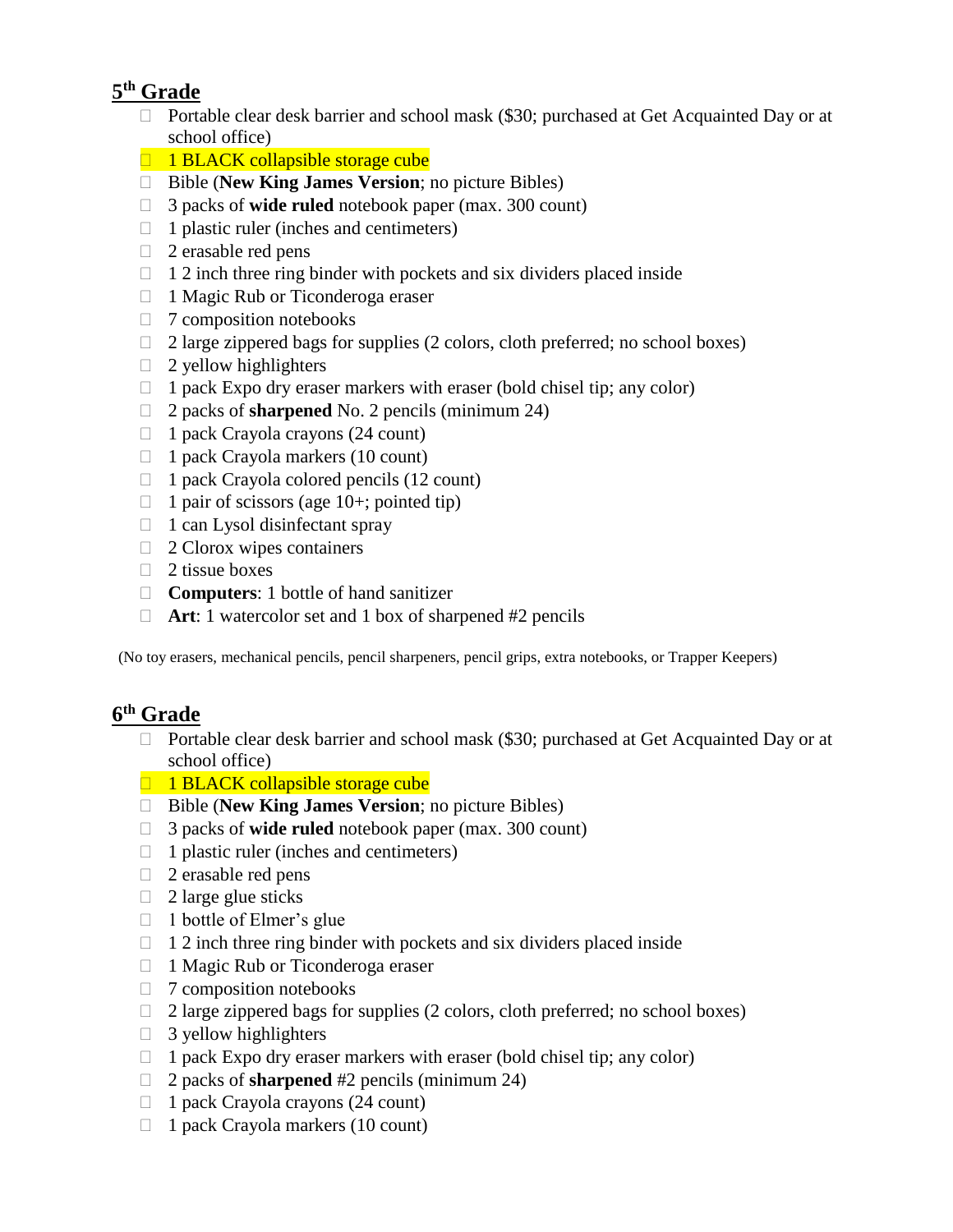- $\Box$  1 pack Crayola colored pencils (12 count)
- $\Box$  1 pair of scissors (age 10+; pointed tip)
- $\Box$  1 can Lysol disinfectant spray
- $\Box$  2 Clorox wipes containers
- $\Box$  2 tissue boxes
- **WHEEL Course (Home Economics, Robotics, Personal Finance, Computer Applications)**: 1 1 inch three ring binder with pockets and 4 dividers
- **Computers**: 1 bottle of hand sanitizer
- □ **Art**: 1 watercolor set and 1 box of sharpened #2 pencils
- □ **Band**: instrument (if band chosen, information provided through band director; student will purchase/rent instrument)

(No toy erasers, mechanical pencils, pencil sharpeners, pencil grips, extra notebooks, or Trapper Keepers)

# **Secondary Supply List -Grades 7th -12th**

Students will receive information regarding class-specific supplies on Get Acquainted Day.

- $\Box$  Binders
- $\Box$  Spiral/Composition Notebooks
- Assorted Duo-Tang Folders
- $\Box$  USB Flash Drive
- $\Box$  Index Cards
- $\Box$  Pens (Black, Blue, & Red)
- $\Box$  Highlighters
- $\Box$  Pencils
- □ Erasers
- □ Sharpener
- □ Notebook Paper
- $\Box$  Calculator
- $\Box$  Compass
- $\Box$  Protractor
- $\Box$  Ruler
- $\Box$  Graph Paper
- $\Box$  Clorox Wipes
- $\Box$  Lysol Spray
- $\Box$  Tissues
- $\Box$  Hand Sanitizer

#### **7th-12th SUPPLY REQUIREMENTS:**

- **Portable clear desk barrier and school mask (\$30; purchased at Get Acquainted Day or at school office)**
- **Personal Laptop Computer/Tablet (to be brought fully charged to school each day) – NO CELL PHONES**

Secondary PC Specs:

- Operating Systems: Windows 7, 8, 10, Windows XP service pack 2, Windows Vista, or Mac OSX 10.4 or later
- Minimum CPU processing speed: Pentium 1.0 Ghz equivalent or greater.
- Minimum RAM: 512MB RAM (or more as required by the operating system).
- Note: Windows Vista, Windows 7, 8, 10, and Mac users will need a minimum of 1 GB of RAM to run Windows Vista or Windows 7, but 2 GB is recommended for optimum efficiency.
- Minimum available hard drive space: 20% free hard drive space.
- Internet connection recommended: LAN, Cable or DSL Modem.